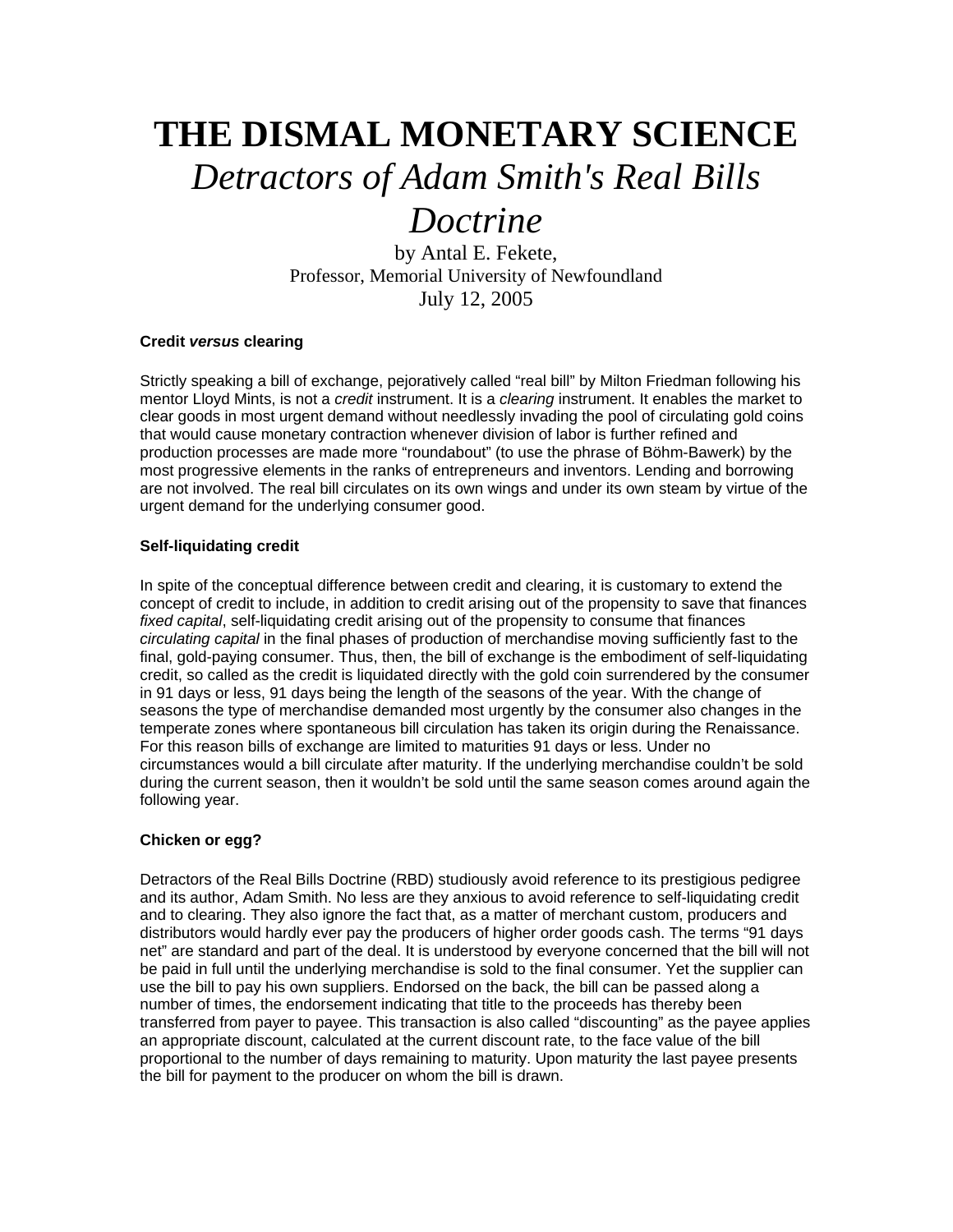Such bill circulation was wide-spread in the city-states of Italy in the Quattrocento and, more recently, in the  $18<sup>th</sup>$  century in Lancashire, before the Bank of England opened its branch in Manchester, as observed by Ludwig von Mises in his 1912 treatise *Theorie des Geldes und der Umlaufsmittel*, although he stopped short of investigating the economic forces animating spontaneous bill circulation.

Unlike the question whether the chicken was first or the egg, the question whether bills or banks came first has a definite answer. There can be no doubt that the former did. Logically and historically, the bill predates the bank. What is more, it is perfectly feasible to have an economy without any commercial banks at all wherein circulating bills of exchange emerge as the supplier delivers semi-finished consumer goods to the producer. Instead of recognizing this fact, detractors link bills and banks as if they were Siamese twins. In refraining from ever mentioning the self-liquidating nature of the bill detractors of the RBD insist that credit has been created "out of nothing" and the bill is the engine driving paper-money inflation. Their methodology consists in summarily denouncing any and all as a "monetary crank" who is searching for and disseminating truth pertaining to bill circulation, without the slightest effort to examine the evidence for spontaneity. In doing so they betray their ignorance. Their blinkers do not let them notice the extensive body of scholarly literature on clearing and self-liquidating credit.

## **A "fairy" tale**

Let us look at another instance of clearing and self-liquidating credit that was vitally important in the Middle Ages: the institution of city-fairs. Among the most notable ones were the fairs of Lyon in France, and those of Seville in Spain. They were annual events lasting up to a month. They attracted fair-goers from places as far as 500 miles away who brought their merchandise to sell, as well as their shopping-list of merchandise to buy. One thing they did not bring was gold to pay for the purchase of goods on their shopping list. They would leave it home for fear of highwaymen. They hoped to pay for their purchases with the proceeds of their sale. However, this presented problems. The fact is that there were far fewer gold coins available at the fair than the total value of merchandise waiting to be sold. Fairs would have been a total failure but for the institution of clearing. Buying one merchandise while selling another could be consummated perfectly well without the physical mediation of the gold coin. Gold was needed to finalize the deal only to the extent of the difference between the purchase price and the sale price.

In the absence of clearing the merchant arriving from a far-away place would have to sell before he could buy. Moreover, he would have a hard time selling because of the dearth of gold coins in the hands of prospective buyers. But even if he could sell out his wares, by the time he has done so the cream of the offering at the fair would be gone, and he might be left with the choice between seconds and rejects.

To avoid this, organizers of the fair set up a clearing house. Merchants from afar registered their merchandise upon arrival and received a quota of scrip money in proportion to its value at the clearing house. Scrip money could be used right away to make purchases, even before the purchaser sold any part of his registered merchandise. The quota had to be returned to the clearing house at the end of the fair. Scrip money in excess of the quota was redeemed, and shortfall made up, in gold coin. The marvelous institution of the clearing house and the invention of scrip money could move a far greater amount of merchandise than scarce gold coins ever could.

Those who call the issuance of scrip money "credit created out of nothing" are utterly blind to the true nature of the transaction. Fair-goers did not need a loan. What they needed was an instrument of clearing. The clearing house was not an engine of inflation. Its scrip money represented self-liquidating credit that was extinguished just as soon as the fair was over. As this example clearly demonstrates, a loan is very different from an advance to the seller of wares with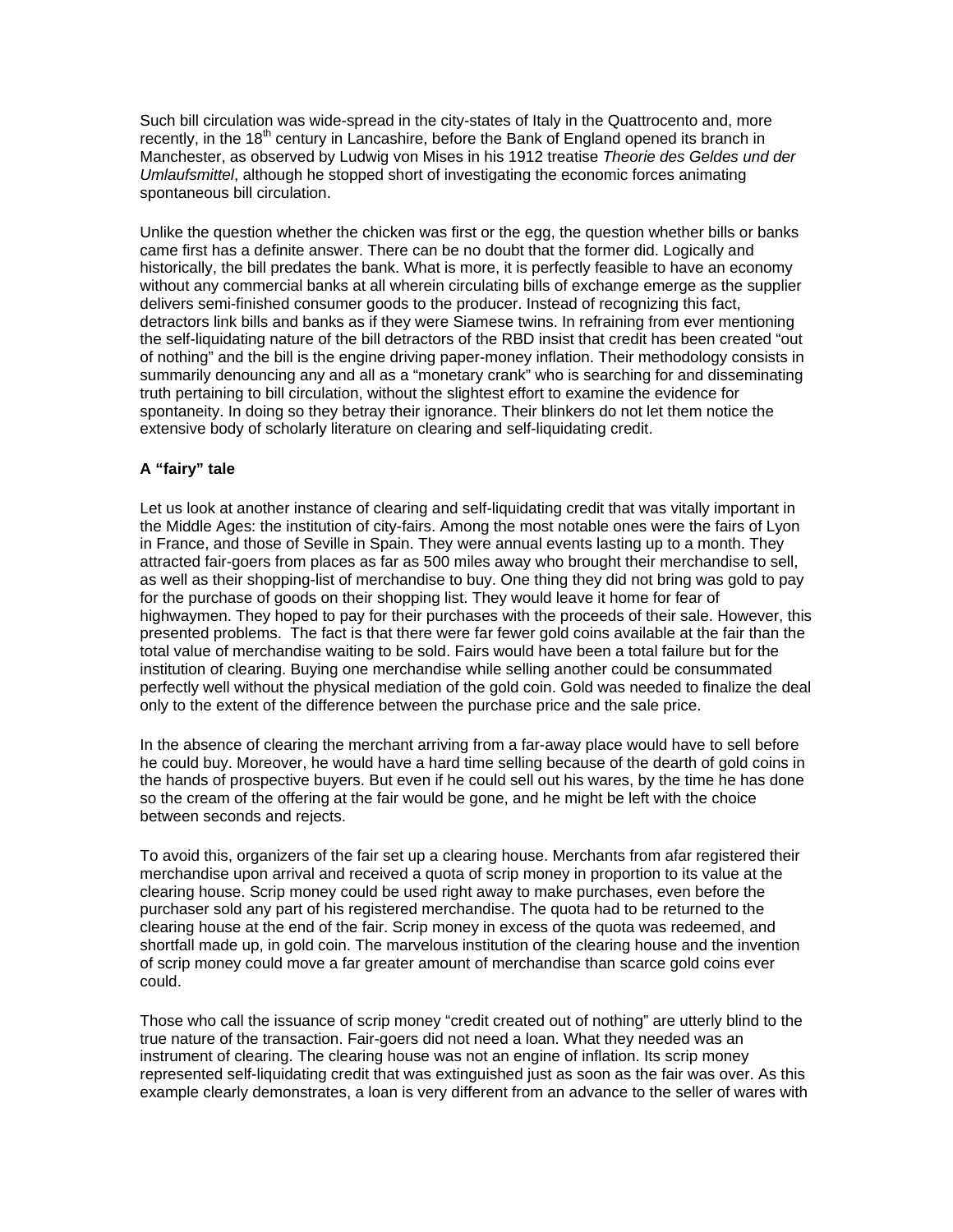a ready market at hand. The advance, scrip money, circulated spontaneously at the fair, while other credit instruments such as loan contracts and mortgages would never do.

#### **Goods in bottoms**

Or look at one other example of clearing that was important before World War I. Suppose a cargo ship is ready to sail from Tokyo to Hamburg carrying in its bottom consumer goods in urgent demand in Western Europe. The sea-voyage takes up to 30 days. Does the importer need to raise a loan to pay the supplier for the shipment prior to sailing? Hardly. The goods are known to be in high demand and to have a ready market upon arrival. The cargo is insured against losses at sea. Accordingly, the supplier bills the importer for value received f.o.b. Tokyo, payable in 30 days in London. The importer endorses the bill, attaches the insurance documents, and sends it back to the supplier. The boat is now ready to sail. The supplier has an instrument he could use as ready cash to pay for goods needed in order to replenish his depleted inventory. When the boat docks in Hamburg, the wholesale merchant pays for the cargo with a sight bill on London, with which the importer meets his maturing obligation. This is self-liquidating credit "on the go". No loan is involved. There is no need to invade the pool of circulating gold coins and to tie up savings for 30 days in moving goods in urgent consumer demand.

If you insist that this is credit expansion as money has been created out of nothing without recourse to saved funds to finance the movement of cargo across the high seas, and if you say that the bill drawn on the importer has been misused to fan the fires of inflation, then you have failed to grasp how foreign trade is financed.

#### **Vanishing risks**

It is true that production and distribution of consumer goods, no less than that of producers goods, involve risks. However, there is a difference. Risks of dealing in consumer goods in urgent demand vanish as the "journey" of the "maturing" good is coming to an end, and the final cashpaying consumer is already in sight, so that the consummation of sale can no longer be doubted. From this point on the last leg of the journey can be financed with self-liquidating credit. By contrast, for producers goods, risks do not disappear even after the sale.

Of course, not every consumer good has the quality that risks disappear during the last leg of its journey. Luxury goods and specialty items, for example, fall into this second category. So do consumer goods sold on installment plans. The production and distribution of these have to be financed out of savings through loans, as is done in case of producers goods. Merchandise of the first category may occasionally have to be downgraded to the second, if demand for it slackens. Conversely, consumer goods of the second category could be upgraded to the first if demand for them picks up sufficiently. The bill market is the final arbiter to draw the shifting line of demarcation separating the two categories. If a bill can find takers and is readily discounted, then the underlying merchandise belongs to the first category. Otherwise it belongs to the second.

## **"Telescoping" payments**

We have seen that the RBD has nothing to do with credit expansion by the banks. On the contrary, the remarkable fact is precisely that the RBD works also in an economy bereft of banks. It deals with the singular phenomenon that bills drawn on emerging goods sufficiently close to the ultimate cash-paying consumer circulate on their own wings and under their own steam, provided only that those goods are in urgent demand.

For this reason, if you want to refute the RBD, then it is not good enough to attack the banks for their part in credit expansion. You have to refute the phenomenon, acknowledged by Mises himself, that the bill of exchange is, in and of itself, fully capable of spontaneous monetary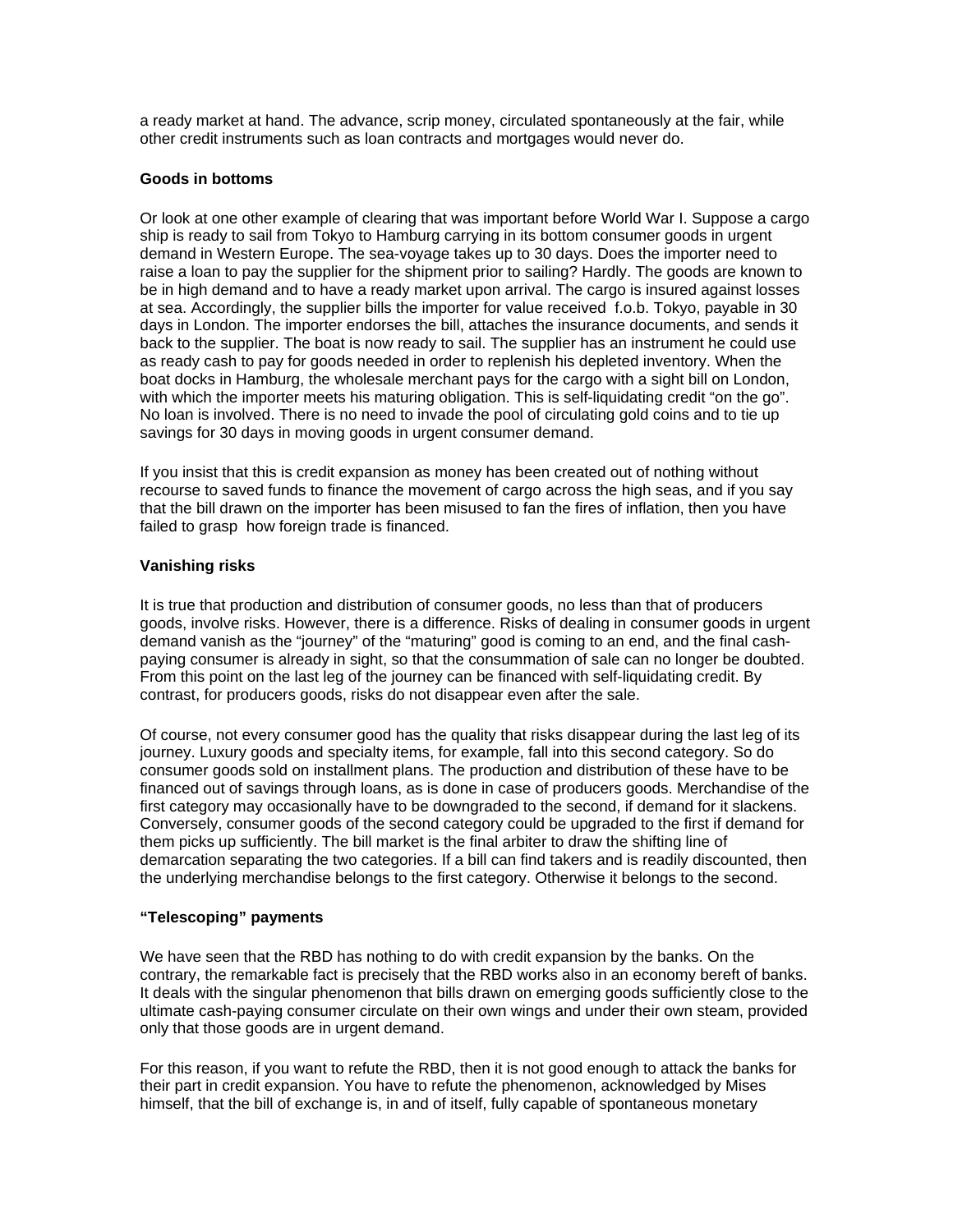circulation. Typically, it is used in payment for higher-order goods by the producer of lower-order goods. In more details, bills drawn on the producer of an (*n* ! 1)-st order good, by virtue of his being that much closer to the ultimate gold-paying consumer, become a means of exchange in the hand of the producer of *n*-th order goods when he pays the producer of (*n* + 1)-st order goods for supplies. As the final product is sold to the consumer, his gold coin will liquidate all claims that have arisen along its journey through the various stages of production. Several payments have been, as it were, telescoped into one. This is clearing at work. This is the meaning of the assertion that the credit represented by the bill of exchange is self-liquidating. This is credit the volume of which flows and ebbs with the propensity to consume.

#### **Can circulating capital be financed out of savings?**

Moreover, as I shall now show, it is not possible to finance all of society's circulating capital out of savings. It would put inordinate demand on savings that simply could not be met. Consider a hypothetical product called "miltonic". It is in urgent demand as a medicine that helps preventing cancer. Its production cycle takes 91 days, with as many as 90 firms participating, so that the sojourn of the semi-finished product at every one of the 90 stops takes one day. The ultimate consumer is willing to pay \$100 for a bottle while the producer of the  $90<sup>th</sup>$  order good has paid \$11 for raw materials. We shall also assume that the value added to the maturing product at every stop is \$1. Now if you want to finance the movement of one bottle of miltonic through the various stages of production, then the pool of circulating gold coins will have to be invaded 90 times, and you have to withdraw savings in the amount of

$$
11 + 12 + 13 + ... + 98 + 99 + 100 = \frac{1}{2}(11 + 100) \times 90 = 45 \times 111
$$

or \$4995, almost 50 times retail value. In other words, there must be savings in existence in the amount of almost \$5000 to move just one bottle of miltonic through the production process all the way to the consumer. This sum does not include fixed capital that also has to be financed out of savings! And what about other items of food, fuel, and clothes, also urgently demanded by the consumer? Let me suggest it to you that no conceivable economy can generate savings so prodigiously as to move all the indispensable items to the consumer. I conclude that the division of labor could have never been refined, and the "roundaboutness" of the production process could have never been lengthened, beyond the level reached by the cottage industries of the medieval manors, wherein every family had to produce not only its own food and fuel, but also its clothes and shelter.

If it did not happen that way, and production has become vastly more efficient, was in large part due to the invention of the bill of exchange, heralding the end of the Middle Ages. Clearing has been put to work making it entirely unnecessary to invade the pool of circulating gold coins and divert savings, to finance the movement of consumer goods through an ever more refined and roundabout process, provided only that those goods be demanded by the consumer urgently enough.

Detractors of the RBD, above all Nobel prize laureate Milton Friedman, put his foot into his mouth when he ridiculed the idea of bill circulation suggesting that it was inflationary. It is hard to see how thoughtful people can treat the notion, that circulating capital no less than fixed capital must be financed out of savings, with respect.

#### **Rate of interest** *versus* **discount rate**

Although Mises was fully cognizant with the bill of exchange, he failed to come to grips with the idea that there was no credit expansion involved in its spontaneous circulation. Bills emerged together with the emergence of marketable merchandise, and were extinguished when the latter was removed from the market by the consumer. At no point did the bill increase the amount of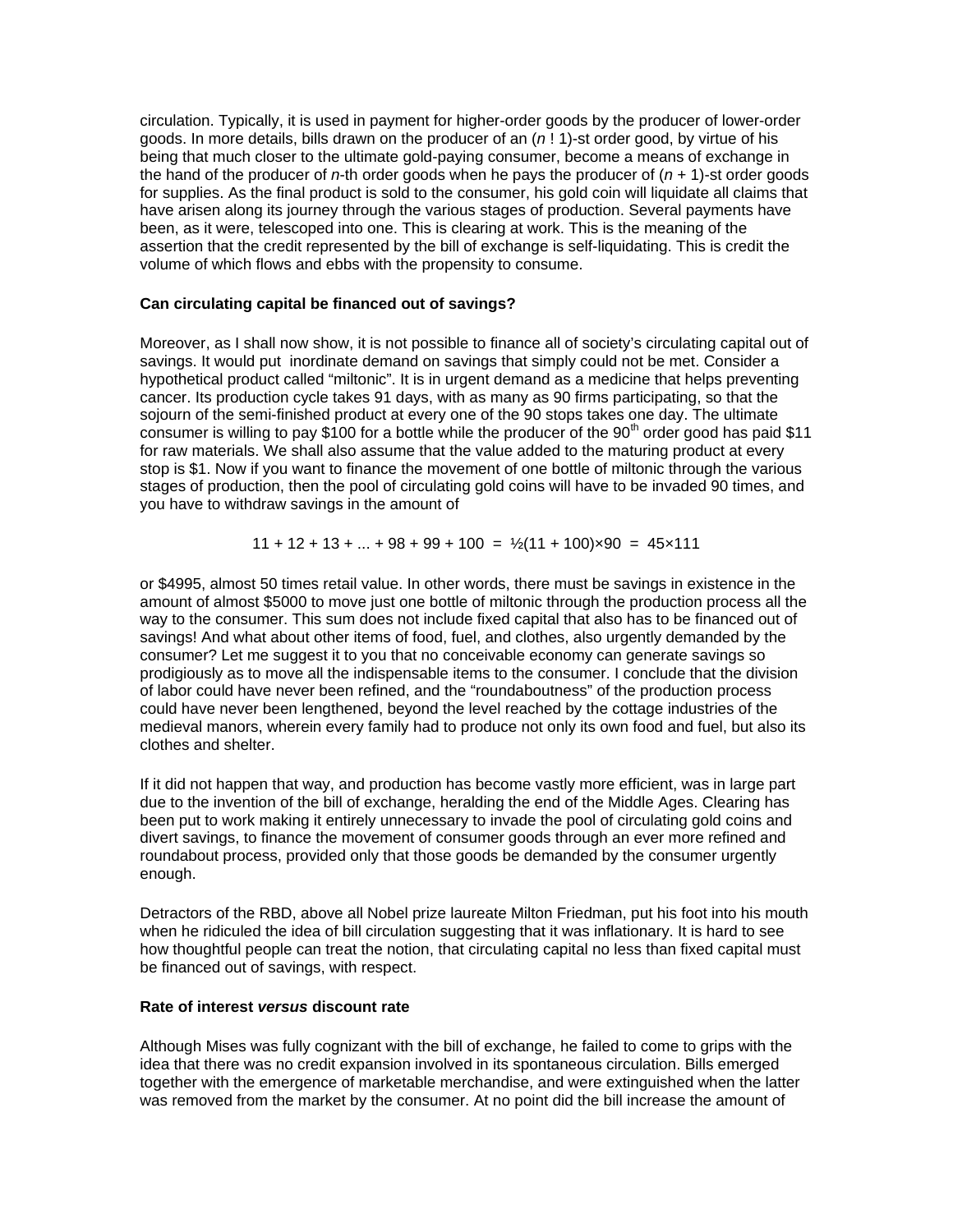purchasing media relative to the available supply of merchandise. The bill is an instrument of clearing or, if you will, self-liquidating credit. It is one of the marvelous creations of the human genius, fully commensurate in importance with the evolution of indirect exchange, arising spontaneously and opening up new avenues to human progress. Unfortunately, Mises was not interested in the concepts of clearing and self-liquidating credit. He dismissed them as paraphernalia belonging to credit expansion. In this way Mises missed his chance to make his theory of money and credit withstand the ravages of times.

His error of omission led to several errors of commission, the most conspicuous of which was his assumption that the discount rate at which maturing commercial paper changed hands was simply a subset of the rate of interest, in particular, the rate on short-term borrowing. This was a most serious error indeed, as the rate of interest and the discount rate were governed by entirely different, sometimes diametrically opposing, economic forces. They could move independently of one another, frequently in opposite directions, subject to the only constraint that the rate of interest can never be lower than the discount rate. If it were, the propensity to save would outstrip the propensity to consume. But saving becomes pointless if human life cannot be sustained for lack of spending on the wherewithal of life. If you save too much, then you die of starvation. No one ever has done so, rumors notwithstanding. The anecdotal miser is just that, anecdotal. This also explains why the rate of interest cannot go to zero. However, the discount rate may, whenever consumer confidence becomes most exuberant making shop-windows spill over their contents to the curbside.

To recapitulate: the rate of interest is governed by the propensity to save and, by contrast, the discount rate is governed by the propensity to consume. In either case the rate changes inversely with the propensity. For example, the higher the propensity to save, the lower is the rate of interest; the lower the propensity to consume, the higher is the discount rate. That the two propensities are not rigidly linked is due to the existence of a cushion, the propensity to hoard.

## **Irredeemable currency: present good or future good?**

But Mises spurned the idea that there was a theory of an independent discount rate. In consequence his theory of interest is flawed. This fact cannot be swept under the rug, as it has led to further curious errors and contradictions. For example, Mises concluded that fiduciary money, i.e., money originating in the credit expansion of banks, was a *present good* on exactly the same terms as was the gold coin, and not a *future good* as was the bill of exchange. In his eyes even irredeemable currency was a present good, in spite of the fact that it could be created at the pleasure of the government *ad libitum*. Elsewhere Mises rightly ridicules irredeemable currency by saying that only the government is capable of the feat of taking two perfectly useful goods, such as paper and ink, and make the former perfectly worthless by sprinkling some of the latter on it. But if we declare irredeemable currency a present good, then we credit the government with power to create wealth out of nothing, a notion antithetical to Mises' opus.

Had Mises admitted that a discount rate existed independently of the rate of interest, then he could have avoided such contradictions. Fiduciary money and irredeemable currency belong to the species of a promissory note and as such are not a present good but a future good. Even a gold certificate is a future good: "there's many a slip between cup'n lip". Only a gold coin qualifies as a present good among the multifarious forms of purchasing media. This makes the gold coin *sui generis*, one of a kind, in the context of the theory of interest. In fact, a theory of interest without gold is "*Hamlet* without the prince". The interest rate on a loan repayable in irredeemable currency can never be the benchmark on which to build a theory of interest, no matter how many armored divisions the government foisting off currency on the world may have at its disposal. Debt repayable in irredeemable currency is nothing but an interest-bearing promise to pay that is exchangeable at maturity for a non-interest-bearing one. Bonds at maturity are exchanged but for an *inferior* instrument, insofar as interest-paying debt is considered preferable to non-interestpaying debt. The time-preference theory of interest is vacuous unless it explicitly stipulates that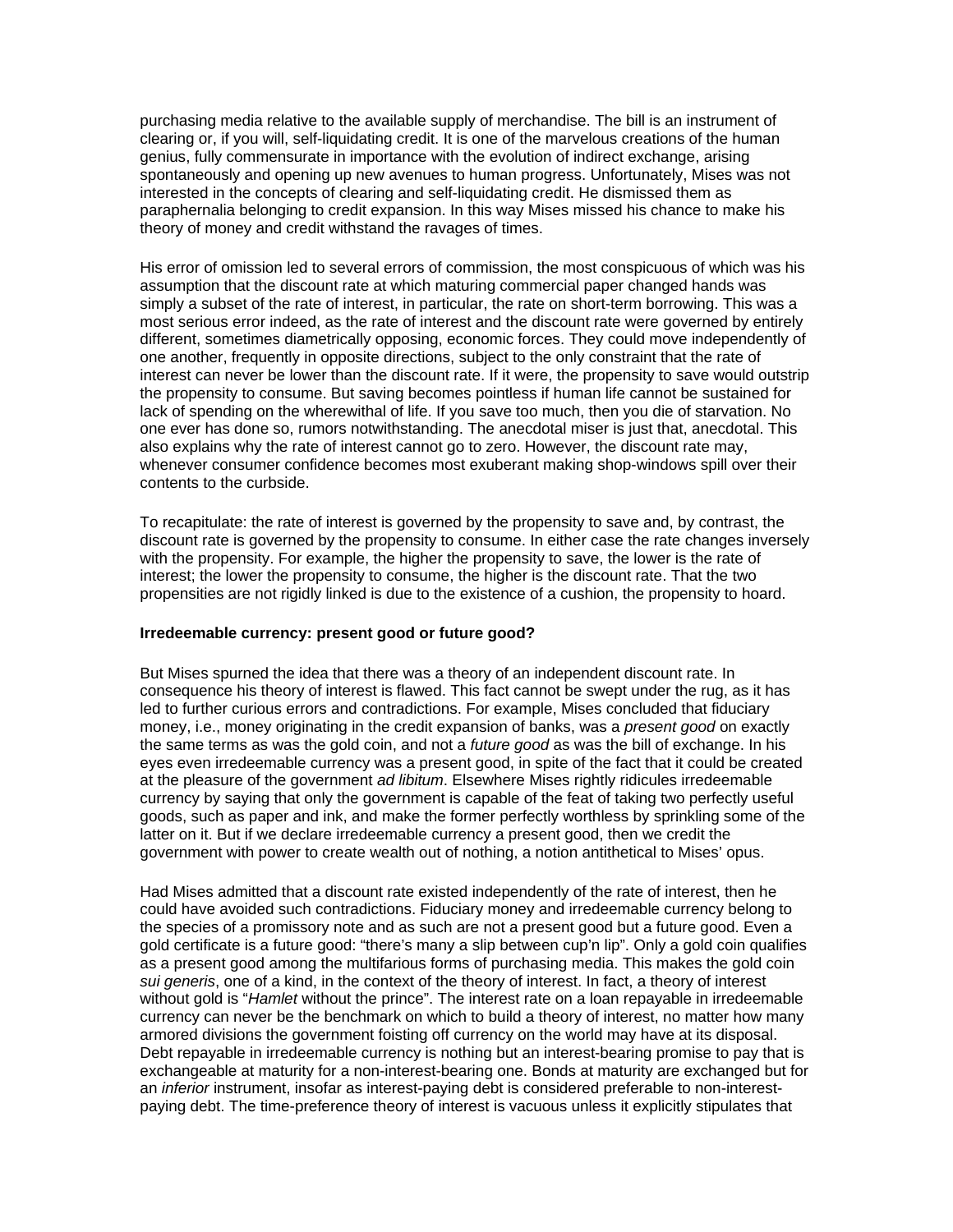interest and principal be payable in gold coin. Without this provision prestidigitation is involved: future goods are juggled to make the impression that debt is being retired through the surrender of a present good.

But debt can never be retired under the regime of irredeemable currency. At maturity it is shifted from one debtor to another. People are constructing a Debt Tower of Babel destined to topple in the fullness of times.

## **The Lady of Threadneedle Street**

It is commonplace to badmouth the Bank of England for her role in the corruption of the gold standard of Sir Isaac Newton, the Master of the Royal Mint from 1699 to his death in 1727. But whatever one can say of the low circumstances of her birth in 1696, and of her most recent role as the "Bag Lady of Threadneedle Street" in selling her gold reserve to the drumbeat from the paper mill on the Potomac, we must give the Bank of England credit for financing Pax Britannica for a period of one hundred years between the close of the Napoleonic Wars and the outbreak of World War I. Authors often wondered how the Bank of England could run the international gold standard on a shoestring of a gold reserve.

The mystery readily finds its solution if we contemplate that the Bank of England acted as the clearing house for real bills financing world trade between 1815 and 1914. This was history's most successful episode demonstrating the power and the potential of the RBD. By 1913 world trade in consumer goods had reached a high mark that was not surpassed until the 1990's. In whichever countries they were domiciled, the exporter billed the importer and the terms of the bill "91 days net payable in London" were standard. The importer endorsed the bill, attached shipping and insurance documents, and sent it back to the exporter. Thereafter the bill circulated worldwide in lieu of gold till it matured. Hardly ever did a default occur, and even then it was in consequence of violations of bill trading rules. Gold was shipped only to the extent of the difference between imports and exports. The modest size of the gold reserve of the Bank of England was no fetter on a most prodigious increase in world trade, a monument to the triumph of clearing. Goods in bottoms did not have to sail anywhere near England to be eligible for financing through bills drawn on London.

It is incumbent on the detractors of the RBD to explain how the phenomenal increase of world trade in consumer goods, on which the remarkable prosperity of the world before World War I depended, was possible with only a negligible amount of gold changing hands.

#### **The permanent crisis of the world's monetary system**

The outbreak of World War in 1914 put an end to international bill circulation and wiped out world trade in consumer goods almost entirely. When the war ended, the garrison states that emerged did not allow real bill trading to recover. Bill trading assumes that the gold is outside of the banks, in the hands of the people. Strategic imperatives called for the concentration of monetary gold in bank vaults. People had to be weaned from the gold coin. Nor was the reintroduction of real bill trading considered an option at the Bretton Woods conference in 1944 that was charged with the task to regenerate the world economy and trade after the ordeal of World War II. The world is still doing without the benefits of real bills. Trade has been placed under the direct control of governments. Political, not economic considerations govern the flow of consumer goods across international boundaries. Government regimentation of the lives of the people has become virtually complete.

The expulsion of real bills and the failure of world trade to recover after World War I, together with the advent of "cash and carry" mentality, was one of the main causes of the failure of the international gold standard and the Great Depression about a dozen years after the cessation of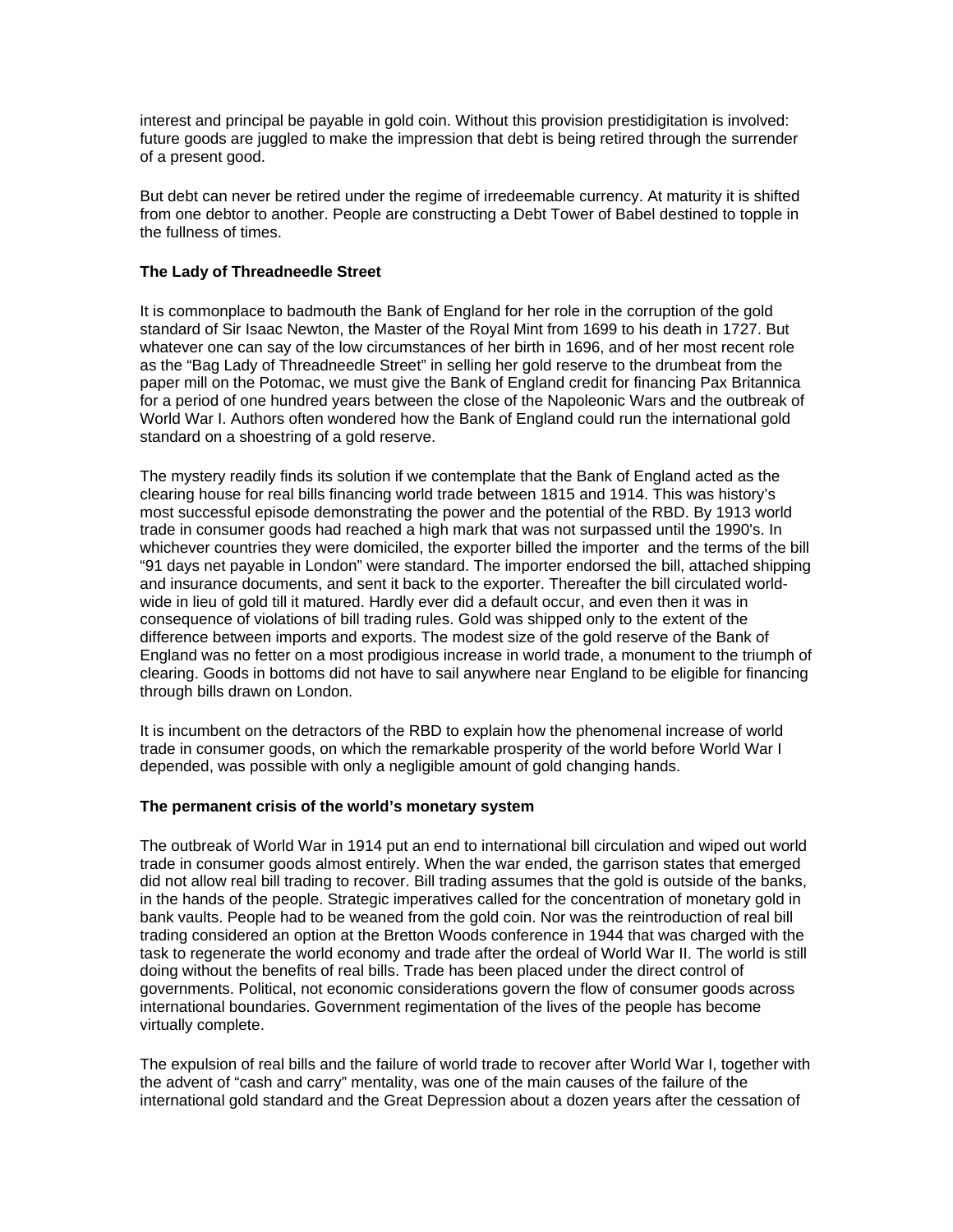hostilities. A strong case could be made that if bill circulation had been allowed to return, then world trade would have quickly recovered, too, and the international gold standard would not have collapsed. Collapse it did because, without the clearing mechanism provided by real bills, it could not cope with world trade, much reduced though it was. People were talking about an "acute shortage of monetary gold". Money doctors rose with a phony diagnosis that the malady was due to the increase in the price level that was not accompanied by a commensurate increase in gold reserves. This diagnosis holds no water. It is based on the Quantity Theory of Money, a flawed theory that is applicable only in a world where all changes are in a linear relationship with their causes. In reality, however, changes in our world are a non-linear function of causes. There is no way of telling how much trade a given amount of monetary gold can support at any given price level. The volume of trade depends, not on the stock of monetary gold, but on the clearing system which can be improved to meet the challenge. Instead of improving it, governments conspired to sabotage the clearing system by blocking international trade in real bills that had worked so efficiently before the war. The proper prescription should have been the restoration of the clearing mechanism through real bills. Please remember that you have seen it here first: *the main cause of the Great Depression of the 1930's was government sabotage of the Real Bills Doctrine of Adam Smith.* The world's monetary and payments system is still limping from crisis to crisis, and will continue doing so until the RBD is fully rehabilitated.

#### **The pipedream of the 100 percent gold standard**

Some detractors of the RBD advocate what they call the "100 percent gold standard" in which they leave no room for real bill circulation. They maintain that real bills must be superseded by loans financed out of savings.

This is a momentous issue that must be addressed adroitly and fairly by all protagonists of sound money. We must put aside prestige, rancor, and personal ambitions in order to bring about a consensus concerning the shape of the gold standard that we all hope will arise from the ashes of the regime of irredeemable currency. We must all cooperate that the new gold standard will not only survive but flourish as well.

The first thing to be observed about the "100 percent gold standard" is that nothing approximating it has ever been tested in practice. All historical metallic monetary standards had a supporting clearing system, more or less developed, which limited the actual payment in the monetary metal to net trade, that is, the difference between the value of total purchases and that of total sales. It follows from my analysis above that a "100 percent gold standard" will not be able to survive for reasons having to do with the burden it unnecessarily puts on savings. There isn't, nor will ever be, savings in sufficient quantity to finance circulating capital in full, given our highly refined division of labor and roundabout processes of production. Luckily, this is no problem, as so much circulating capital to move merchandise in sufficiently high demand by the final consumer can be financed through self-liquidating credit. Advocates of the "100 percent gold standard" must realize that they have grossly underestimated the degree of sophistication of the structure of production in the modern economy. They must also come to grips with the fact that financing circulating capital with real bills is not inflationary. Real bills enter and exit circulation *pari passu* with the emergence and ultimate sale of consumer goods.

Only if we approach our differences with sufficient humility can we prevail against the evil forces opposing freedom armed, as they are, with the formidable weapon of irredeemable currency. Given the stakes, I am convinced that Ludwig von Mises would, if he were alive today, put pride aside and admit that his 1912 judgment in dismissing the discount rate as an independent variable, distinct from the rate of interest, was a mistake.

\* \* \*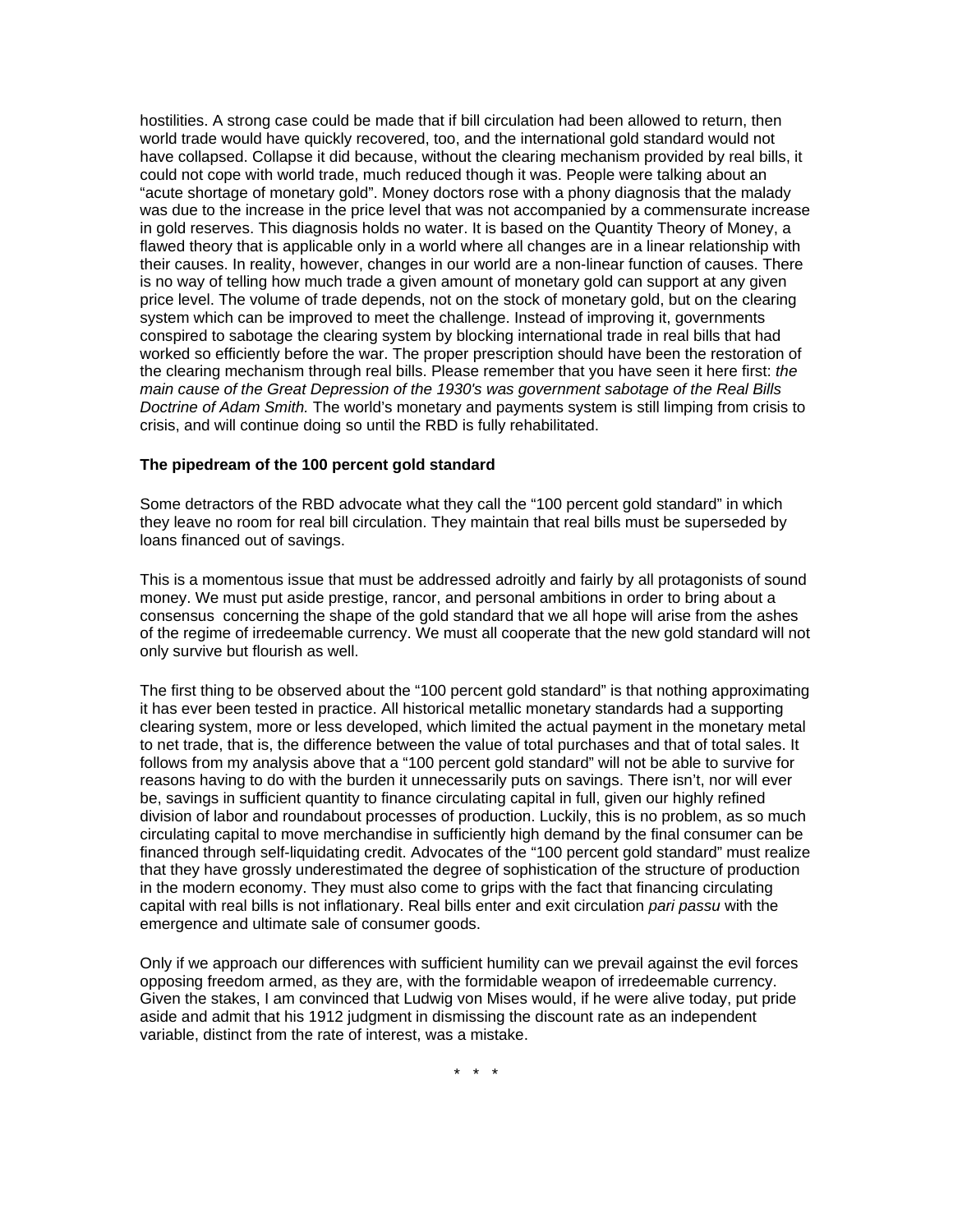# **Further reading**

In addition to Adam Smith's *The Wealth of Nations* I recommend my *Adam Smith's Real Bills Doctrine* that was published on the internet as Monetary Economics 101 in the Gold Standard University series in 2002, see the [website.](http://www.goldisfreedom.com/)

Xicotepec, Mexico, June 13, 2005

#### **Note**

The Mises Institute's broadside on Nelson Hultberg and myself, see *[Real Bills,](http://www.mises.org/story/1833)  [Phony Wealth](http://www.mises.org/story/1833)* by Robert Blumen () calling us "monetary cranks" fails to meet the standards of polite academic debate. Our sin: we had the temerity to suggest that a proper monetary system for the United States should incorporate not only a gold standard but also a clearing system based on Adam Smith's Real Bills Doctrine (see: *[Breaking the Demopublican Monopoly](http://www.afr.org/)* by Nelson Hultberg, published by Americans for a Free Republic, P.O. Box 801212, Dallas, TX 75380, )

The present paper was written as a rejoinder, explaining why a "100 percent gold standard" was a pipedream, and that it was not good enough to put gold coins into circulation (which would promptly go into hiding). One would also have to make provisions for a clearing system, without which the gold standard could not function in a complex economy.

Unfortunately Lew Rockwell and Jeffrey Tucker at the Mises Institute have refused to post my rejoinder, letting the attack on my theoretical work go unchallenged making it appear that no reasonable answer to the detractors of the Real Bills Doctrine is possible. To say the least, this is a most peculiar procedure for an institute that pretends to support the search for and dissemination of truth.

It is difficult if not impossible to enter into a debate on the Real Bills Doctrine with people who are not conversant with the modern literature on clearing and self-liquidating credit. I just mention the names of a few 20<sup>th</sup>-century authors who have written on the subject: Charles Rist, Melchior Palyi, Benjamin M. Anderson, Heinrich Rittershousen, Ulrich von Beckerath, Henry Meulen; the complete list is too long for inclusion here.

In the 1930's University of Chicago economist Lloyd Mints wrote a book on real bills in which he reviewed the literature on the subject *written in English only*. This is not unlike writing a medical treatise on tuberculosis reviewing the contributions of *English researchers only*. If you cast your net so narrow, then you miss the German bacteriologist Robert Koch, the discoverer of what has come to be known the Koch bacillus which today is recognized as the cause of tuberculosis. It may be of interest to note that for a number of years Koch was ridiculed for suggesting a *single cause* for "consumption", the earlier name for this devastating disease.

Latter-day detractors of the RBD have obviously missed the contribution of Ritterhousen who in 1934 published a paper *Zahlungsverkehr, Einkaufsschaffung und Arbeitsbeschaffung* in the journal *Annalen der Gemeinwirtschaft.* In it he makes a defense of the "Banking School"and the Real Bills Doctrine against the inflationists, deflationists, and adherents of the "Currency School". He also discusses how the first departure in 1909 from the RBD by Germany was later imitated *verbatim* by other countries, which was the major cause of unemployment world-wide in the 1930's. It is not fashionable nowadays to read papers that have been written and passed by the Nazi censorship during the Third Reich. Yet you may ignore them at your own peril. Economist